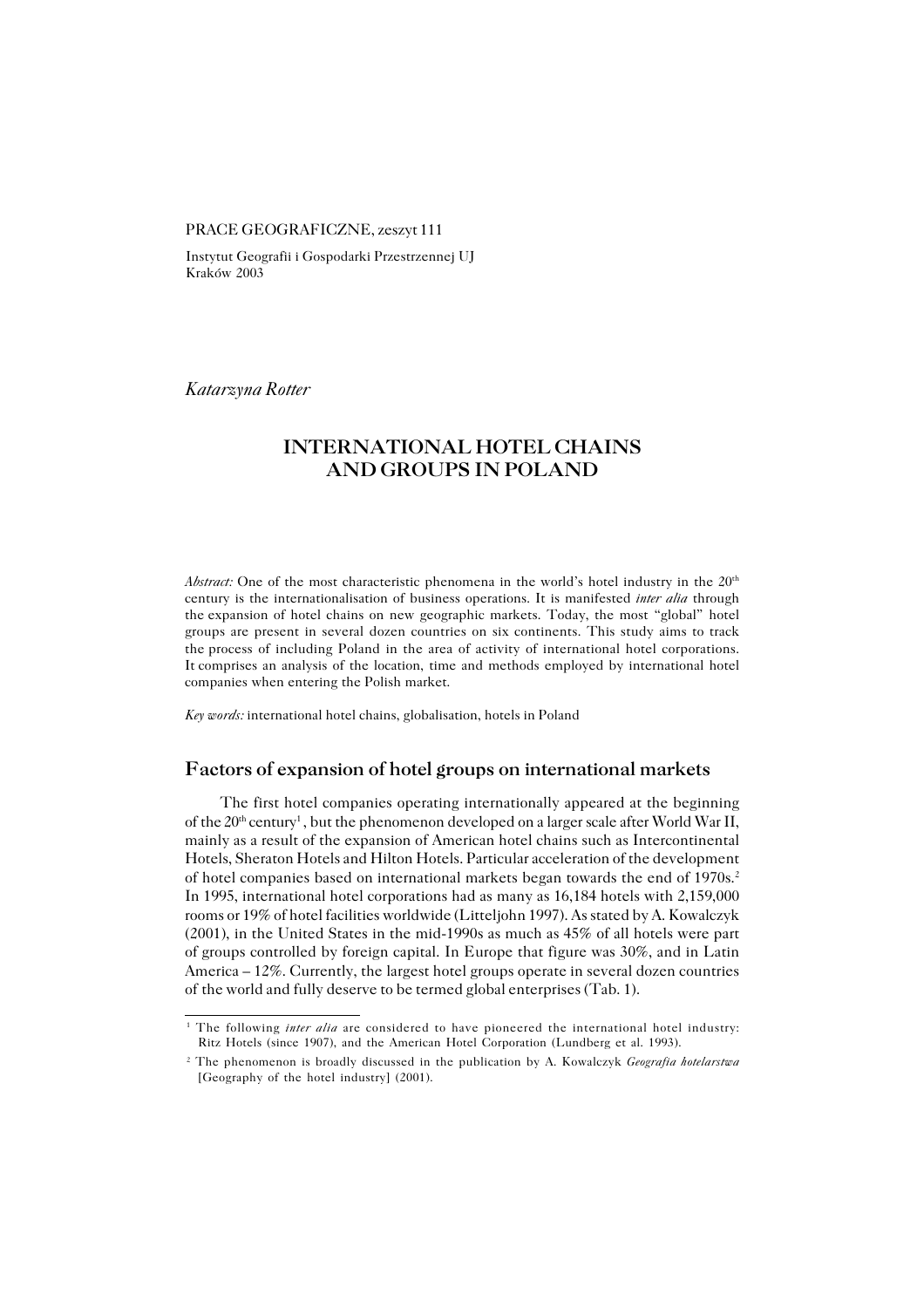Tab. 1. Hotel groups operating in the largest number of countries in 2000

| Name                                 | Number       |  |
|--------------------------------------|--------------|--|
|                                      | of countries |  |
| Bass Hotels & Resorts*               | 98           |  |
| Best Western International           | 84           |  |
| Accor S.A.                           | 81           |  |
| <b>Starwood Hotels &amp; Resorts</b> | 80           |  |
| Carlson Hospitality Worldwide        | 57           |  |
| Marriott International               | 56           |  |
| Hilton International                 | 53           |  |
| Forte Hotel Group                    | 51           |  |
| Club Mediteranée SA                  | 40           |  |
| <b>Choice Hotels International</b>   | 36           |  |
| Hyatt Hotels / Hyatt International   | 35           |  |
| Sol Meliá                            | 27           |  |
| Airtours Group                       | 23           |  |
| <b>Cendant Group</b>                 | 23           |  |
| <b>Hilton Hotels Corporation</b>     | 20           |  |

\* currently Six Continents

*Source:* HOTELS' Giant Survey 2000

The changes taking place in the hotel sector are due, above all, to the characteristics of demand for accommodation services generated principally by tourist traffic. The development of international hotel companies was the natural consequence of an immense growth in the number of trips abroad made after World War II<sup>3</sup>. Entering foreign markets, hotel chains responded to the need of tourists for finding safe accommodation abroad. Using the names of companies with established reputations, they offered the same or similar packages and quality of services worldwide, thus helping their customers make decisions during their trips abroad. No international accommodation classification system has been established up to date; hence, despite the common application of the star symbols, a similar number thereof applying to facilities in different countries does not necessarily mean

the same standard of service. In such circumstances, a well−known hotel brand stands for a guarantee of service quality, which, among others, affects the popularity of hotels organised in chains.

The location of hotels is determined to a large extent by the directions of tourist traffic. New hotels are established either in regions which have traditionally been in high demand, or where there are realistic possibilities of increasing demand in the nearest future (Knowles 2001). That is why the traditional areas of expansion for hotel chains continue to be Western and Southern Europe and North America, which attract half of the total number of international tourists. And it is Eastern and South-Eastern Asia and the Pacific Region that have become new attractive markets, in terms of the rate ofincrease in the number of foreign tourists. These regions noted, during 1980−1995, the highest increase in the number of beds in hotels worldwide and, consequently, their share in the world accommodation facilities increased from 4.7% to 14.4% (Kowalczyk 2001).

A factor contributing to the geographical expansion of hotel groups is also the intention to diversify business operation risks. Development on one market would provide benefits of economies of scale but, in the event of a recession, the entire company

<sup>3</sup> According to WTO data, the number of foreign trips increased in 1950−2001 from 25.8 to 692.7 million.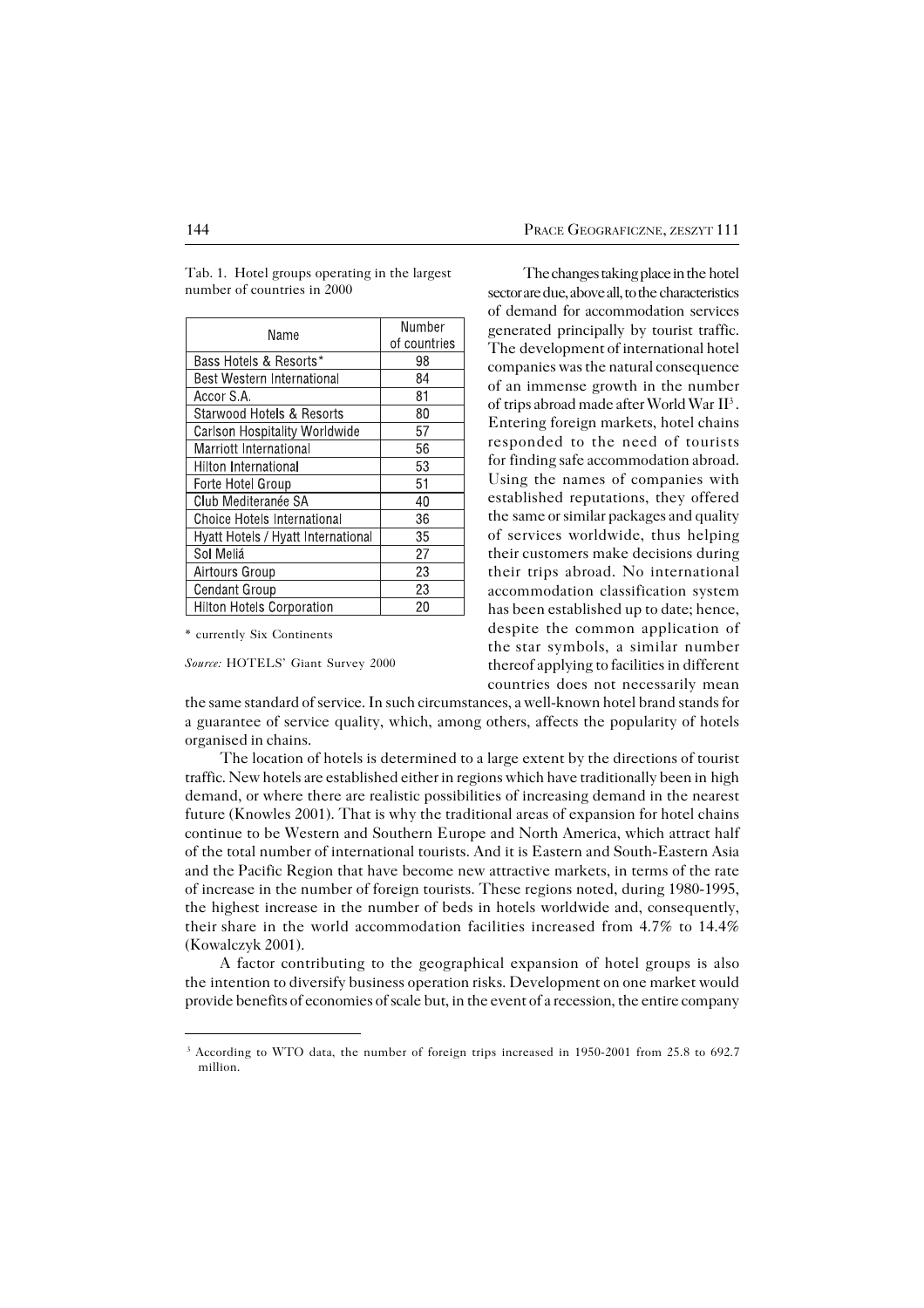would be affected. Activity on many markets enables the distribution of risk and making up for losses incurred in one area with profits generated elsewhere, due to differences in economic prosperity between particular regions of the world (Knowles 2001). An example is provided by the surveys of the impact of the terrorist attack on the WTC in New York (on 11 September 2001) on results in the hotel sector. This event caused a drop in tourist trips of US citizens and, as a consequence, worse financial results of hotels operating in the USA and on other dependent markets, mainly in resorts of Latin America and the Caribbean. European markets, on the other hand, characterised by strong intra−continental demand, suffered much less (the exceptions being London and Paris)<sup>4</sup> .

Globalisation of the hotel sector was made possible *inter alia* through the integration and mergers of companies internationally. Like other service markets, the hotel industry has accelerated over recent years the rate of consolidations and takeovers among theworld's largest companies. In the 1990s, as a result of mergers or takeovers ofindependent chains, large hotel groups began to develop; these are not infrequently owned by consortia with very broad ranges of activities. Thus, for instance, the brewery and owner of catering facilities Bass (now Six Continents) became the owner of, successively, Holiday Inn (1989−1990), Inter−Continental (1998), Southern Pacific Hotels Corporation in Australia (2000), Bristol Hotels & Resorts (2000), Posthouse (2001) chains, as well as single hotels in different parts of the world<sup>5</sup>. The locations of hotels that are the subjects of investments, indicates the directions in which hotel companies are expanding. The Accor group has entered the North American market of economy– class hotels though the acquisition in 1990 of the Motel 6 chain, and it still operates under that brand (*Accor...* 2001)<sup>6</sup>.

Large international corporations owe their development not only to the availability of capital enabling them to develop and purchase single facilities or whole hotel chains. It is increasingly frequent that various forms of co−operation with the owners of hotels are used as methods of extending hotel facilities. Most popular activities of that type include franchising agreements, management contracts, joint ventures and marketing agreements.

Knowles (2001) states that chain hotels note occupancy rates of ca. 10% higher than the average figure for the hotel sector. They benefit from being included in central reservation systems, promotional campaigns and the brand name's marketing power. With the signing of franchising agreements, private hotel owners increase their competitiveness through *inter alia* the possibility of using proven patterns when constructing and furnishing their facilities, training staff and organising work,

<sup>4</sup> Based on the results of market analyses performed by Jones Lang La Salle Hotels and Andersen Hospitality Consulting, found on www.hotel−online.com and www.hotelbenchmark.com.

<sup>&</sup>lt;sup>5</sup> Based on information presented on www.6c.com.

<sup>&</sup>lt;sup>6</sup> The Motel 6 chain is the equivalent of the Formule 1 chain developed successfully by Accor since 1985 on the European market. Also, concerning economy−class hotels with a broader ranges of services, Accor is developing on the European market a chain of Etap hotels (since 1991), while its takeover of Red Roof Inns (in 1999) enabled it to enter the US market.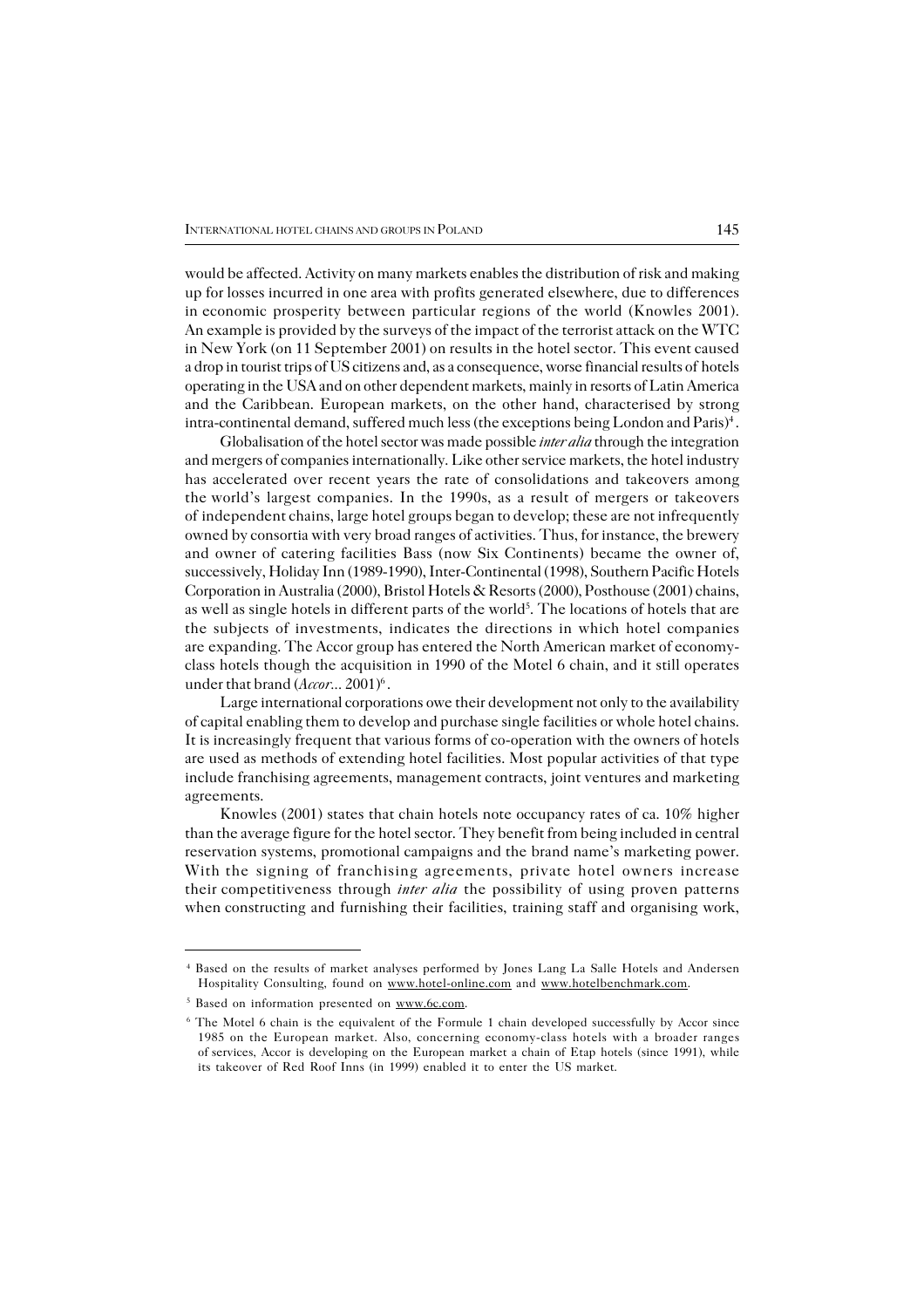while maintaining control over the company's operations. The franchiser is given the possibility of fast expansion to increase its share in selected markets with a small risk involved in the undertaking of such a venture (Pine et al. 2000).

More and more often hotels are being established in the world upon the initiative of financial institutions, industrial, construction and other companies, which then entrust their management to specialised firms. Such arrangements, referred to as "management contracts", are often entered into with international hotel companies, which, in addition to the experience of the management body, allows the hotels to experience the benefits of being part of a chain. With a financial commitment that is smaller than in the case of an acquisition, a management contract offers the hotel company the possibility of controlling and directing the hotel. It is particularly important in managing high−class hotels as it facilitates the maintenance of quality standards expected by the clients using the services of a particular chain.

Franchising and the signing of management contracts as development strategies are being successfully used by the largest worldwide hotel chains. Franchising is used, for example, by Cendant Corp., to include new hotels in its chain (in 1999−99% of hotels of that group operated under a franchising agreement), Choice Hotels Intl (100%), Carlson Hospitality Worldwide (94%), Bass Hotels & Resorts (89%) and Hilton Hotels Corp. (80%). In the case of the Marriott Intl group, 53% hotels in 1999 operated under franchise arrangements, 40% worked under management contracts, while for Starwood Hotels & Resorts/Starwood Hotels & Resorts Worldwide, these figures were 42% and 29% respectively<sup>7</sup>.

Expansion on international markets is due, on the one hand, to the benefits such strategy may yield to hotel companies and the possibilities for the development of investment target areas on the other. This is particularly advantageous for the "emerging" markets for which the attracting of foreign investment offers the chance of catching up with highly developed countries. S. Kusluvan and K. Karamustafa (2001) list the following potential benefits of the presence of international hotel firms in developing countries: – provision of capital to fund hotel investment projects,

– transfer of technological and managerial skills,

– ensuring broad market relations,

- market efficiency and effectiveness,
- assurance of quality of service and security to visitors,
- positive image of the destination,
- increased competitiveness and quality of services on the market,
- demonstration effects for local entrepreneurs.

The authors cited above point out simultaneously possible negative effects (such as decreased economic benefits, inappropriate scale andform of tourism development, investment risk, dependence of the local economy on international companies, negative impact on the environment and culture) which, nevertheless, may be controlled by appropriate policies of the authorities.

<sup>&</sup>lt;sup>7</sup> According to *Hotels* journal as found on www.hotelsmag.com.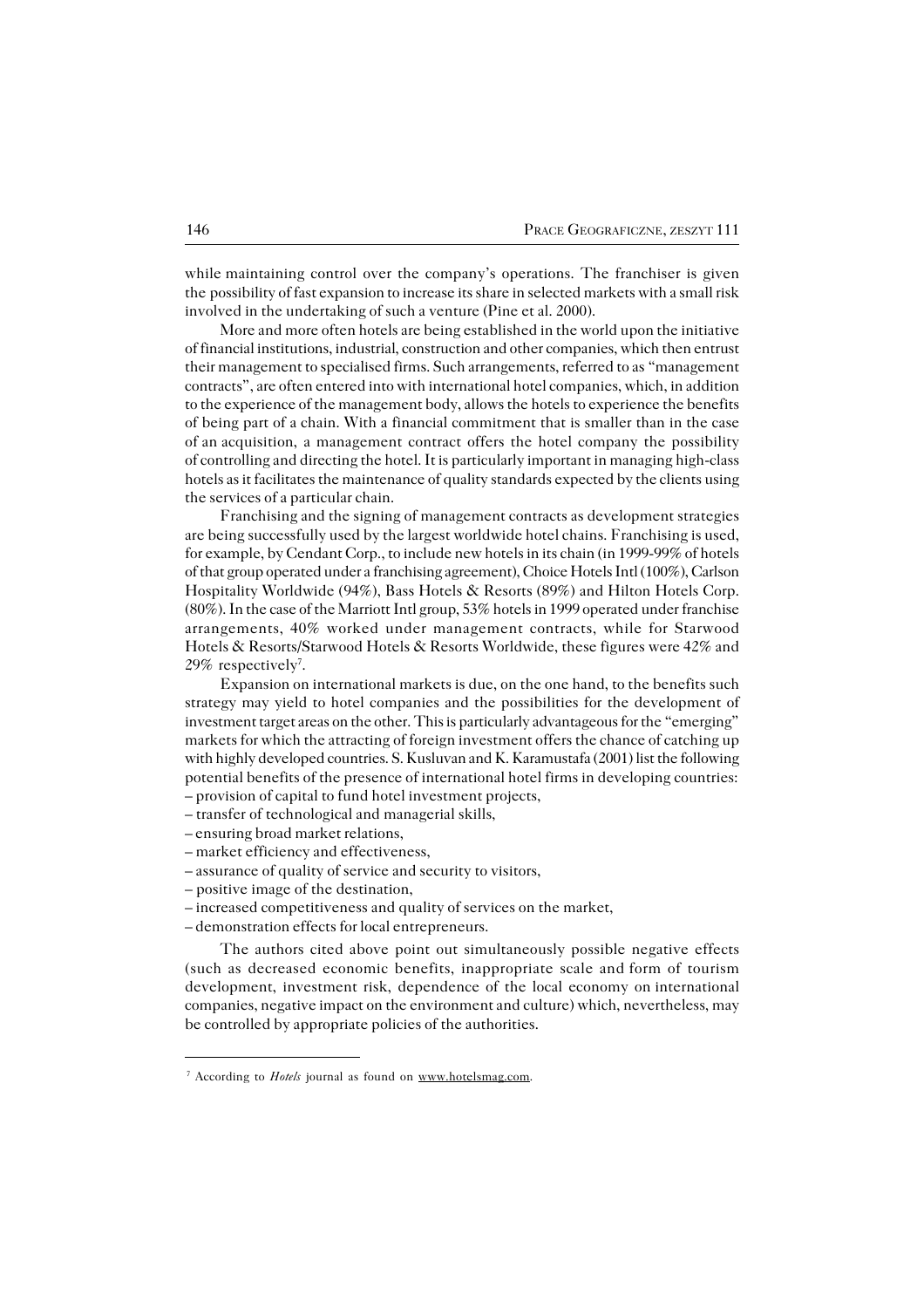## **Activity of international hotel groups and chains in Poland during 1974−2002**

The first hotels operating under international groups appeared in Poland in themid−1970s. The decision to build facilities under the so−called "investment import" with borrowed foreign currency, with the involvement of foreign construction companies, was to contribute to modernising the Polish hotel industry and accelerate the development of hotel accommodation (Kwiatkowski 1982). All import projects were carried out at the time for the state-owned PP Orbis company. For some of the planned facilities, license agreements were signed with international hotel chains permitting the use of their logos, reservation systems and promotional programmes. The first such agreement was made in 1971 between PP Orbis and the Inter−Continental Hotels Corporation (IHC) concerning the prospective hotel to be built in Warsaw under investment import arrangements. The Forum Hotel commenced its operations in 1974 as a four−star hotel. There were 751 rooms (it is still Poland's largest hotel). In that same year, construction began also in Warsaw, of the IHC's second hotel – the Victoria Inter−Continental (370 rooms). The first luxury hotel in Poland to appear after World War II was opened to guests in 1976 (Osmola 1991).

During 1975−76, six hotels were opened (in Olsztyn, Poznań, Sosnowiec, Wrocław, Warsaw and Gdańsk) with a total of 865 rooms, which were granted the Novotel chain license (chain owned by the Société International d'Exploatation Hotelière Novotel). Hotels of that chain in Poland were classified as four−star ones.

Holiday Inn is the third international brand, which entered the Polish market in the 1970s. A hotel in Cracow became part of the world's largest hotel at the time under a license agreement between Holiday Inn Inc. and PP Orbis. The hotel with 308 rooms began its operations in  $1976^8$ .

The difficult economic and political situation in Poland at the end of the 1970s and in the 1980s found its reflection in the hold-up of hotel construction projects<sup>9</sup>. A characteristic example is the history of development of the hotel in Konopnickiej Street in Cracow. Its construction, initiated in 1976, was stopped in 1980 and resumed only in June 1986. The four−star hotel began operating after 12 years of construction work (1988). Under a franchising agreement concluded with IHC in 1985, the hotel was made part of the Forum chain (Kruk 1999). With that venture, the process of including Polish hotels in international chains was resumed. Up to the end of the 1980s, two other hotels were established: Holiday Inn (1989)<sup>10</sup> and Marriott (1989), both in Warsaw.

<sup>8</sup> The hotel lost its right to use the Holiday Inn name in 1995.

<sup>9</sup> During 1975−1980, the tourist management authority /*Zjednoczenie Gospodarki Turystycznej*/ was allocated 75% less funds for capital projects than during 1971−1975 (Kwiatkowski 1982).

<sup>&</sup>lt;sup>10</sup> Due to the impossibility of obtaining a loan upon suitable terms, Orbis entered into a leasing agreement with the Austrian company Warimpex, which provided for the funding of the project bythe Austrian partner and Orbis was made the hotel administrator for a period of 8.5 years. Following the expiry of that period and repayment of the lease rent, Orbis was to become theowner of the hotel (Wysocki 1989).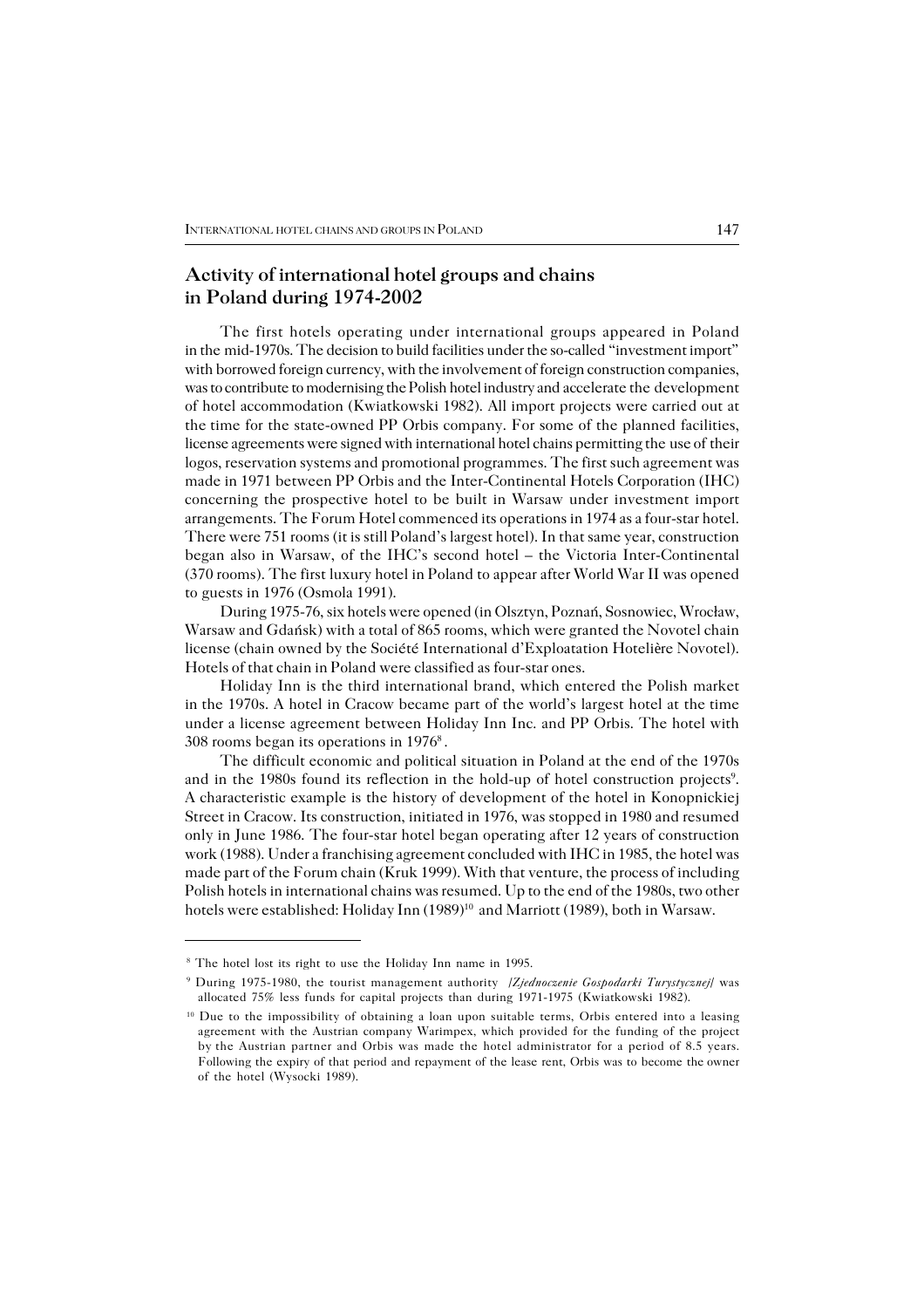The creation of the Marriott hotel marked a new stage in giving an international dimension to the Polish hotel industry. It was the first chain hotel in Poland not associated with PP Orbis. A joint venture was established in 1987 by the Polish airline company, PLL LOT, an Austrian construction company and the Marriott Corporation to construct the hotel. It was the 500<sup>th</sup> Marriott hotel in the world, and the first in Eastern Europe. Marriott Corp., as the first international hotel group in Poland, is not only theco−owner of the building but it also manages the hotel.

In 1990, there were 12 hotels in Poland owned by international hotel chains, with a total of 3,435 rooms, which constituted ca. 10% of Poland's hotel facilities (Fig. 1).

The change in the social and political situation in Poland, and the economic revival at the beginning of the 1990s, did not cause an automatic inflow of inward investment and development of international contacts in the hotel sector. Prospective investors assessed economic development, political stability, the situation on the tourist market, the degree of foreign capital commitment, and conditions for investment created bycentral and local government authorities. There were different perceptions of thesituation in Poland, as in other Central and East European countries, which are illustrated by statements from representatives of hotel sector companies. In the mid−1990s, Choice Hotels expressed an opinion that Eastern Europe was a region of economic stagnation lacking in prospects for tourism development and suggested caution in engaging capital in the region. A different position was presented by Radisson SAS Hotels Worldwide, according to which that market offered prospects for tourist investment even though it was only just developing (R.F. Iunius et al 1999).

R.F. Iunius and C. Johnson (1999) listed, among the main barriers to entering the markets of Central and Eastern Europe, bureaucracy, corruption, high import taxes, lack of clarity of ownership statuses for many properties, backward technology and obsolete equipment, difficulties in finding appropriate business partners. Factors encouraging investment in the region included: prospects of strong economic growth,



Fig. 1. Number of rooms in hotels in Poland included in international hotel chains during 1974−2002

*Source:* own study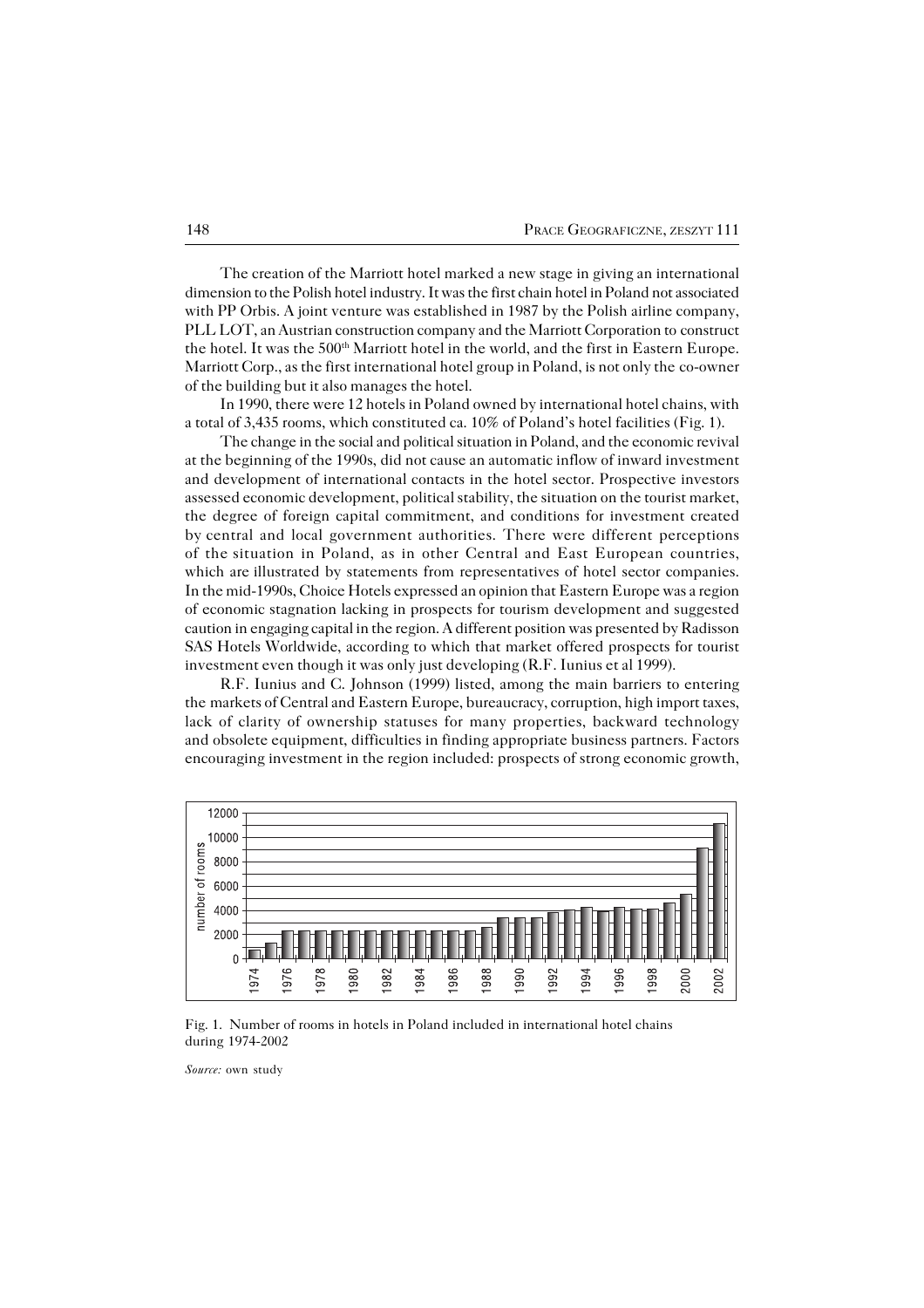the possibility of locating investment projects close to main markets, relatively cheap and well educated labour, increasing macroeconomic stability and degree of openness to foreign commercial relations, government policy encouraging foreign investment, numerous areas with untransformed landscape, cultural affinity and increasing awareness by authorities that tourism is a factor of growth of international exchange.

In Poland, during 1990−1998, only four hotels were included in international chains, and license agreements were terminated with two hotels (Holiday Inn in Cracow and Novotel in Sosnowiec). The total number of rooms in facilities associated with international hotel chains increased until 1998 by ca. 20% as compared with 1990.

In 1992, a hotel commenced its operations in Szczecin, operating under a management contract by the Radisson chain (since 1994, Radisson SAS), belonging to the Carlson group. In 1993, the Bristol Hotel was officially opened in Warsaw, owned since 1991 by a joint venture where a majority of shares was taken over by the British group of Forte Hotels Plc. Forte refurbished that heritage building, closed downsince1981, restoring its former splendour, and undertook the management thereof<sup>11</sup>. In 1998, the hotel was renamed Le Royal Meridien Bristol upon its inclusion in the Le Meridien Hotels and Resorts chain then owned by the Forte company<sup>12</sup>. The hotel's top world−class status is attested by its membership in the prestigious organisation of The Leading Hotels of the World.

One of the most important foreign investments in Cracow at the beginning of the1990s was the establishment of the Ibis chain hotel (1993). In this manner, Accor system (formerly S.I.E.H. Novotel), extended its offering in Poland to include economy−class hotels.

Since 1996, a luxury hotel in the centre of Warsaw has been owned and managed by ITT Sheraton Corp. (since 1998 part of Starwood Hotels & Resorts Worldwide).

We can talk of acceleration in the rate of including Polish hotels in international chains since 1999 (Fig.1). The number of rooms in such hotels increased in 1999 by 11% compared with the previous year (three hotels, 470 rooms), in 2000 by ca. 17% respectively (five hotels, 761 rooms), in 2001 by 70% (21 hotels, 3,737 rooms), in 2002 by 22% (12 hotels, 2,009 rooms).

The largest transaction during that period related to the privatisation of Orbis S.A., a company owning the largest number of hotels in Poland (56 hotels, 10,500 rooms in 29 cities and tourist centres), for which the State Treasury sought a strategic investor. The company that was finally selected was Accor S.A., which, in accordance with the agreement of July 2000, became the owner of 20% of shares in Orbis<sup>13</sup>. At the same time, a franchising agreement was signed, which provided for the inclusion by the end of2004 of 29 Orbis hotels into the chains owned by Accor: Ibis, Mercure, Novotel,

<sup>&</sup>lt;sup>11</sup> From 1989, there were similar plans concerning the Europejski hotel in Warsaw with the Kempinski system interested in investing in its modernisation. Those plans were never realised.

<sup>&</sup>lt;sup>12</sup> Currently the Le Meridien chain is owned by the Japanese company Nomura.

<sup>&</sup>lt;sup>13</sup> Accor S.A.'s competitor was the Bass Hotels & Resorts group (owner of such brands as Holiday Inn, Inter−Continental and Forum). The advantage of both companies was their long−term presence onthe Polish market based on co−operation with Orbis.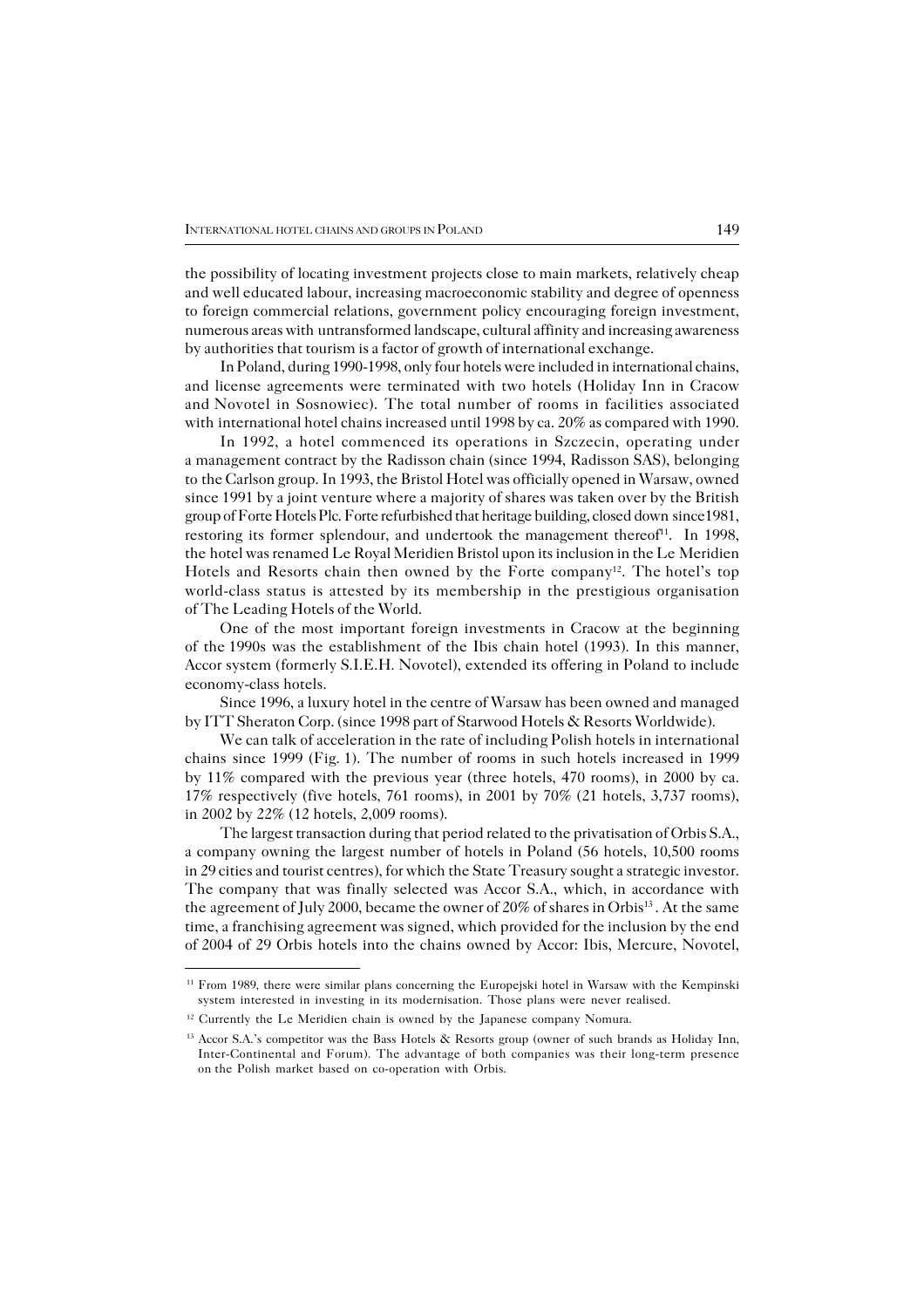Sofitel, Etap Hotel, Formule 1. As a result, the process of internationalising the Polish hotel industry was considerably accelerated. By the end of 2002, two Orbis hotels were renamed Sofitel, five others (in addition to the existing ones) – Novotel, and nine – Mercure. The integration with the Accor group related to the parallel withdrawal ofOrbis from its co−operation with Bass Hotels & Resorts (currently Six Continents) and, as a result, in 2001 the Inter−Continental brand disappeared from the Polish market and, in 2002 – the Forum brand. Moreover, the Accor group invested during that period in its own facilities, mainly of the Ibis (eight), Novotel (two) and Mercure (one) hotels $^{14}$ . To date, no hotel has been established within the Formule 1 and Etap Hotel chain that comprises budget hotels.

Another important franchising agreement, under which Poland is to have new chain hotels, was signed in 1996 between Bass Hotels  $\&$  Resorts and a company with American capital, Global Hotels Development Group Poland S.A. The agreement provides for the construction by GHDGP of 20 hotels over a period of ten years, which will operate within the Bass chains of Holiday Inn, Crowne Plaza and Express by Holiday Inn. The only hotels established to date include Holiday Inn opened in 1999 in Gdańsk and, by 2002, also in Kraków, Wrocław and Katowice.

Since 1999, the French chain of Campanile (Envergure group) has been operating in Poland, which has decided to engage its own funds in the construction of hotels. By the end of 2002, hotels began operating in Katowice, Cracow, Szczecin and Wrocław .

During 2000−02, the following international brands also appeared on the Polish market: Best Western (Poznań, Wrocław, Cracow and Ożarów Mazowiecki), Dorint (Wrocław), Sorat (Lublin), Hyatt Regency (Warsaw). In 2002, two new facilities (in Warsaw and Wrocław) came under the management of the Radisson SAS chain.

Until 2002, the total number of rooms in hotels included in international hotel chains increased by 169% compared with 1998.

### **International hotel chains and systems in Poland in 2002**

On the Polish hotel market there are now a total of 14 hotel chains represented by55 facilities with 11,095 rooms (Tab. 2). A major part of these is within the disposal of the Accor group (33 hotels, 6,929 rooms).

International companies engage in operations in Poland on a major part of the hotel market. As a result, hotels with different standards of services have been created (from luxury to economy), even though most of them use brands that qualify them asmedium−class ones. To date no budget−class hotel has been established despite the high profitability and popularity of such facilities in Europe and the USA. Investment plans of international companies in that respect are hampered by the lack of progress inthe construction of motorways the proximity of which is the traditional location for economy and budget class hotels. The introduction of Etap and Formule 1 hotels would increase the range of products of the Accor group, which now has the widest offer among international hotel groups in Poland (four chains). Other hotel groups introduced,

<sup>&</sup>lt;sup>14</sup> In 2003, these hotels are to be included in the Orbis hotel chain.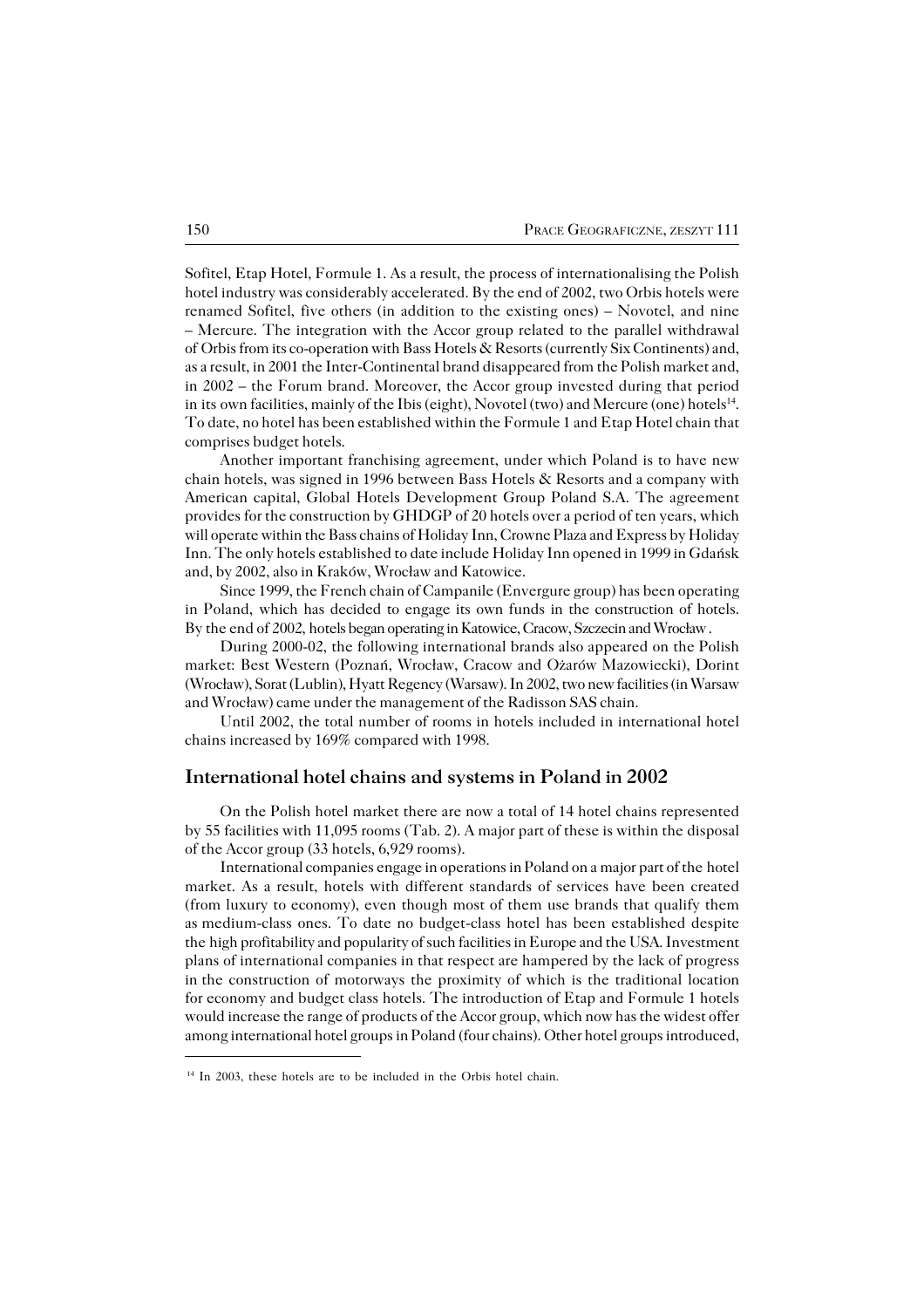| System                | Chain              | Segment  | Location          | Number   | Came to   |
|-----------------------|--------------------|----------|-------------------|----------|-----------|
|                       |                    |          |                   | of rooms | Poland in |
| <b>ACCOR</b>          | <b>SOFITEL</b>     | upscale  | Warsaw            | 590      | 2001      |
|                       |                    |          | Cracow            |          |           |
|                       | <b>NOVOTEL</b>     | midscale | Olsztyn           | 3110     | 1975      |
|                       |                    |          | Poznań (2)        |          |           |
|                       |                    |          | Wrocław           |          |           |
|                       |                    |          | Gdańsk (2)        |          |           |
|                       |                    |          | Warsaw (2)        |          |           |
|                       |                    |          | Cracow (2)        |          |           |
|                       |                    |          | Szczecin          |          |           |
|                       |                    |          | Katowice          |          |           |
|                       | <b>MERCURE</b>     | midscale | Warsaw            | 1807     | 1999      |
|                       |                    |          | Poznań            |          |           |
|                       |                    |          | Wrocław           |          |           |
|                       |                    |          | Jelenia Góra      |          |           |
|                       |                    |          | Lublin            |          |           |
|                       |                    |          | Opole             |          |           |
|                       |                    |          | Częstochowa       |          |           |
|                       |                    |          | Gdańsk            |          |           |
|                       |                    |          | Toruń             |          |           |
|                       |                    |          | Szczecin          |          |           |
|                       | <b>IBIS</b>        | economy  | Cracow (2)        | 1422     | 1993      |
|                       |                    |          | Warsaw (2)        |          |           |
|                       |                    |          | Poznań            |          |           |
|                       |                    |          | Łódź              |          |           |
|                       |                    |          | Częstochowa       |          |           |
|                       |                    |          | Zabrze            |          |           |
|                       |                    |          | Szczecin          |          |           |
| <b>SIX CONTINENTS</b> | <b>HOLIDAY INN</b> | midscale | Warsaw            | 949      | 1976      |
| Hotels International  |                    |          | Gdańsk            |          |           |
|                       |                    |          | Cracow            |          |           |
|                       |                    |          | Wrocław           |          |           |
|                       |                    |          | Katowice          |          |           |
| <b>BEST WESTERN</b>   | <b>BEST</b>        | midscale | Cracow            | 389      | 2000      |
| International, Inc.   | WESTERN            |          | Wrocław           |          |           |
|                       |                    |          | Ożarów Mazowiecki |          |           |
|                       |                    |          | Poznań            |          |           |
| Groupe                | CAMPANILE          | economy  | Katowice          | 380      | 1999      |
| <b>ENVERGURE</b>      |                    |          | Cracow            |          |           |
|                       |                    |          | Szczecin          |          |           |
|                       |                    |          | Wrocław           |          |           |
| CARLSON               | <b>RADISSON</b>    | upscale  | Szczecin          | 840      | 1992      |
| <b>HOSPITALITY</b>    | SAS                |          | Wrocław           |          |           |
| WORLDWIDE             |                    |          | Warsaw            |          |           |
| <b>MARRIOTT</b>       | <b>MARRIOTT</b>    | upscale  | Warsaw            | 523      | 1989      |
| International Inc.    |                    |          |                   |          |           |

Tab. 2. International hotel chains and systems in Poland in 2002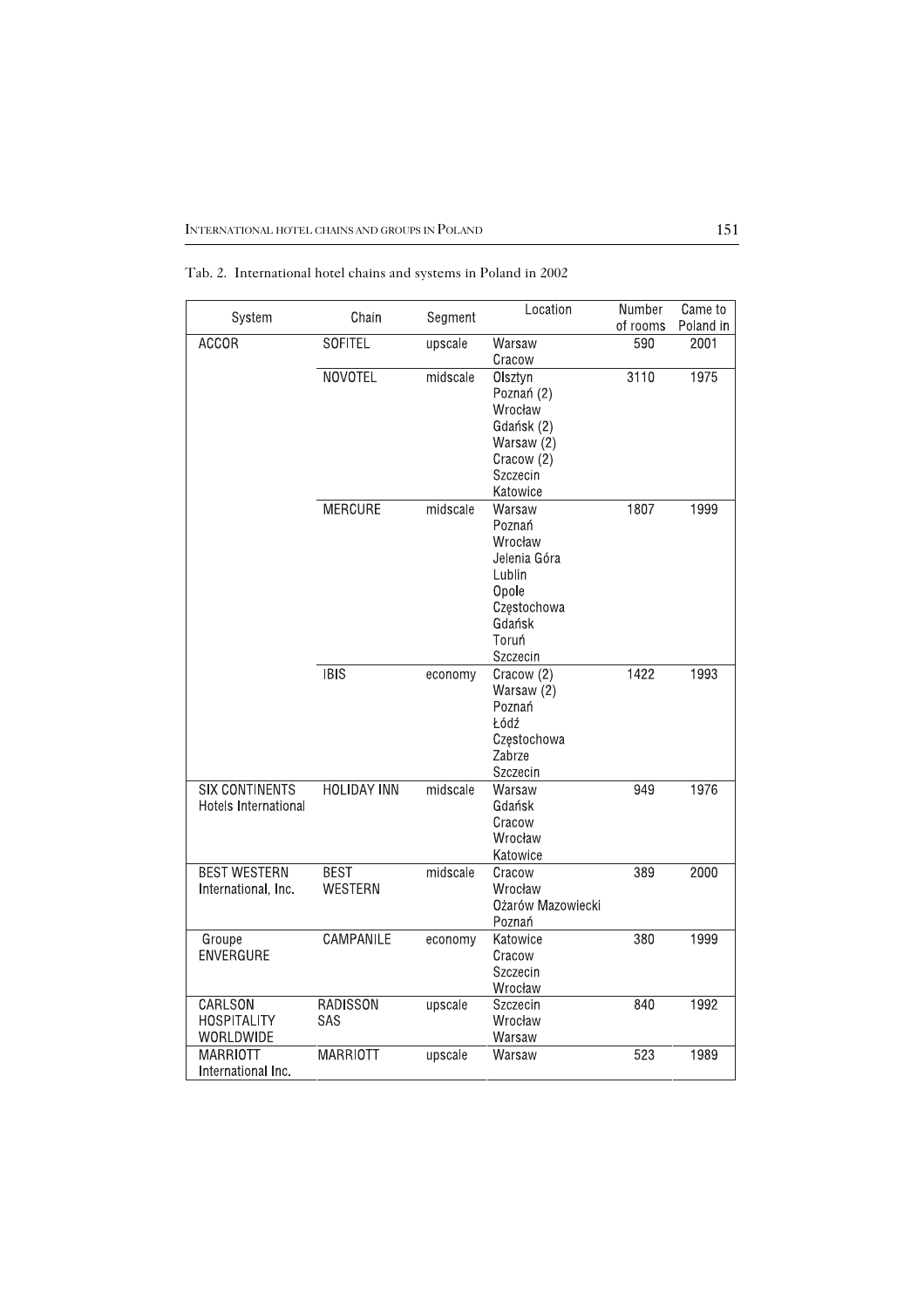| System                    |                | Segment  |          | Number   | Came to   |
|---------------------------|----------------|----------|----------|----------|-----------|
|                           | Chain          |          | Location | of rooms | Poland in |
| STARWOOD Hotels           | SHERATON       | upscale  | Warsaw   | 352      | 1996      |
| & ResortsWorldwide        |                |          |          |          |           |
| <b>NOMURA</b>             | LE MERIDIEN    | luxury   | Warsaw   | 206      | 1998      |
| International, Plc.       |                |          |          |          |           |
| <b>HYATT Hotels</b>       | <b>HYATT</b>   | luxury   | Warsaw   | 250      | 2002      |
| & Resorts                 | <b>REGENCY</b> |          |          |          |           |
| <b>DORINT Hotel Group</b> | <b>DORINT</b>  | upscale  | Wrocław  | 205      | 2001      |
| SORAT Hotels*             | <b>SORAT</b>   | midscale | Lublin   | 72       | 2002      |
|                           |                |          |          |          |           |

\* until November 2002

*Source*: own study

by 2002, only one product each from their ranges for the selected market segment (e.g.the Envergure group invested until now in economy class hotels of Campanile, Carlson in Radisson SAS hotels intended for the upscale segment, Six Continents inmedium−class hotels – Holiday Inn). The new projects announced and already commenced will change that situation, also due to the operations of the Six Continents group whose portfolio will increase over the coming years to include the economy hotels of Express by Holiday Inn, and higher−class hotels of Crowne Plaza and theluxury Inter−Continental. New brands are also intended to be introduced by the systems ofEnvergure (Kyriad, Première Class), Starwood Hotels & Resorts (Westin) and Marriott International Inc. (Ramada)<sup>15</sup> .

Hotels belonging to international chains in Poland are almost exclusively hotels in cities, mostly oriented at serving the broadly understood business tourism. Eighty percent of these are located in city centres, and the rest in suburban zones, usually close to roads leading out of the cities. Two hotels only (Best Western in Ożarów Mazowiecki by the Warsaw–Poznań road and Novotel in Warsaw sited between the city and Okęcie airport) can be included among transit−type hotels. The lack of a network of motorways in Poland restricts the development potential of such facilities. Until 2002, international hotel groups did not decide to locate their facilities in resorts. It can be presumed that they do not consider thePolish resort tourism market to be well enough developed or the tourist attractions of our country are not sufficiently known of internationally.

In 2002, chain hotels operated in a total of 16 locations in Poland (Fig. 2). The highest number of these is located in Warsaw (12 hotels, 3,871 rooms), which, as a result, has 35% of rooms in chain hotels. The country's largest city, and at the same time the political, economic and financial centre, concentrates the largest number of higher−class hotels (six upscale and luxury hotels<sup>16</sup> ). Ten out of fourteen hotel chains

<sup>&</sup>lt;sup>15</sup> Based on information from journals and dailies specialising in this sector, and websites such as www.eurobuild.pl, www.polandproperty.pl, www.rzeczpospolita.pl, www.pulsbiznesu.com.pl.

<sup>16</sup> Four other hotels of this type are planned to be constructed (Inter−Continental, Crowne Plaza, Westin and Hilton chains).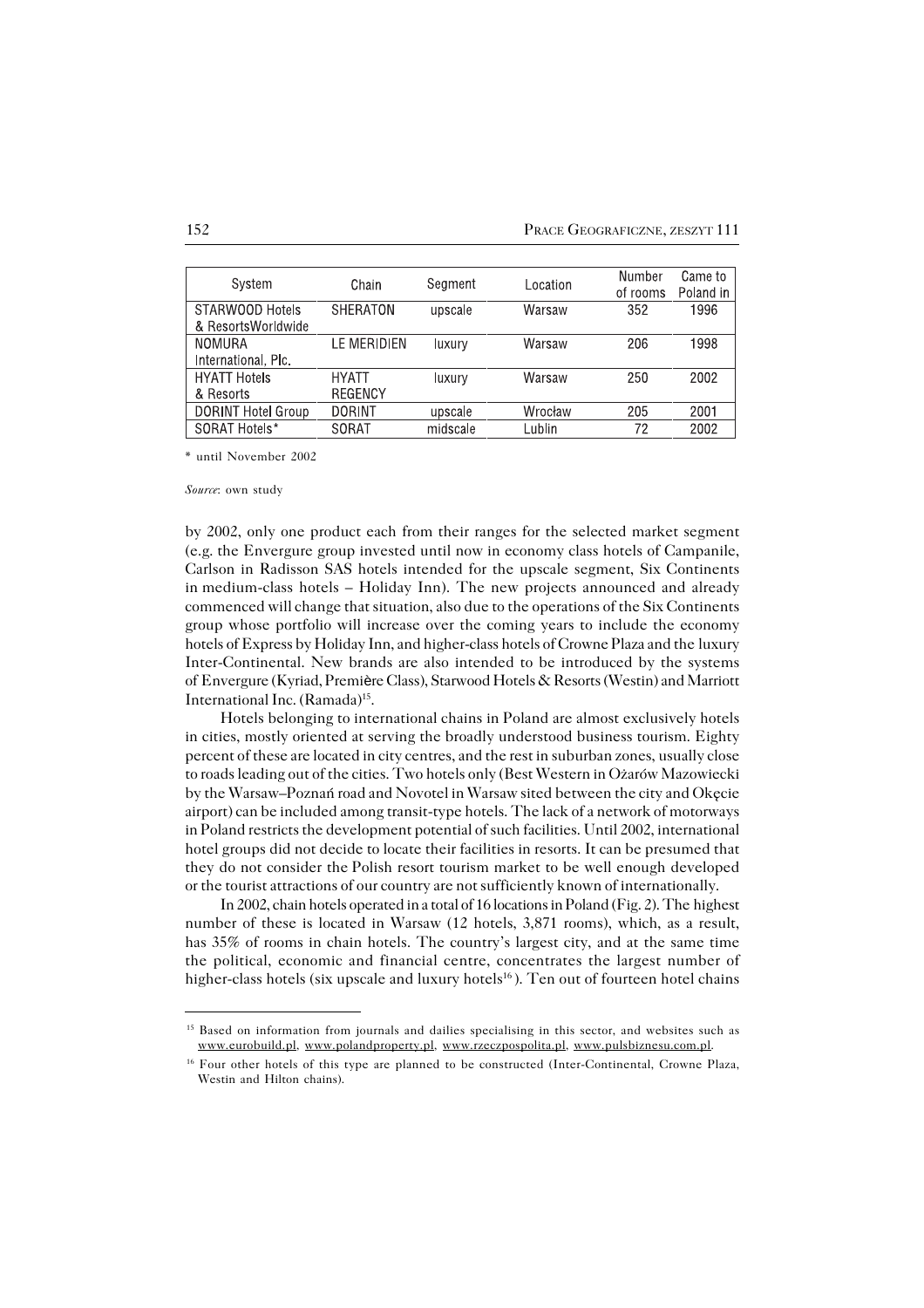operating in Poland have located their hotels in Warsaw. A considerable number of hotels operating within international chains is also found in Cracow (8), Wrocław (7), Poznań (5), Szczecin (5) and Gdańsk (4).

### **Conclusions**

Four stages can be identified in the process of international hotel groups entering the Polish market. The first, during the second half of the 1970s, relates to the implementation of centrally made decisions on the construction of modern hotels under investment import arrangements, to be used to serve foreign incoming tourism. Some of those hotels were granted licenses from international groups and that was how hotels such as Forum, Inter−Continental, Holiday Inn and Novotel (a total of nine hotels) commenced their operations in Poland.

The second period – 1980−1988 – was marked by economic stagnation in the country and the impediment of tourist investment projects undertaken by the state. Only one hotel connected with an international company was established then (Forum in Cracow), completed after 12 years of construction.

All hotels operating under international systems constructed in Poland during those periods belonged to the state−owned enterprise Orbis.

The third period, between 1989−1998, spanned the first ten years after the beginning of comprehensive changes. Liberalisation of economic life made it possible to involve the private sector and foreign entities in hotel projects, and the shortage of hotel accommodation favoured the undertaking of investment projects. New chain hotels began to gradually appear in Poland (six hotels) and were established mainly owing toinvestment projects of foreign companies or joint−venture initiatives. Existing hotels were joined by Marriott, Radisson SAS, Sheraton, Le Meridien and Ibis hotels. Some hotels (two) belonging to Orbis lost their right to use international brands. The ownership status and management methods began to vary.

An acceleration of the increase in the number of hotels operating under international chains has been noted in Poland since 1999. The 41 hotels included in hotel chains during 1999−2002 comprised of hotels such as Mercure, Novotel, Sofitel, Hyatt, Dorint, Sorat, Best Western and Campanile. The Accor group became the leader on the market of chain hotels with 33 hotels in Poland by 2002. This stage is not over yet as other numerous hotels are planned which, under ownership, management contracts or franchising, are to form part of international hotel systems.

#### **References**

*Accor 2001. Rapport annuel.*

Iunius R.F., Lohnson C., 1999, *Competing in Central Eastern Europe: perspectives and developments*, International Journal of Hospitality Management, 18, 245−260.

Knowles T., 2001, *Zarządzanie hotelarstwem i gastronomią*, PWE, Warszawa.

Kowalczyk A., 2001, *Geografia hotelarstwa*, Wyd. Uniw. Łódzkiego, Łódź.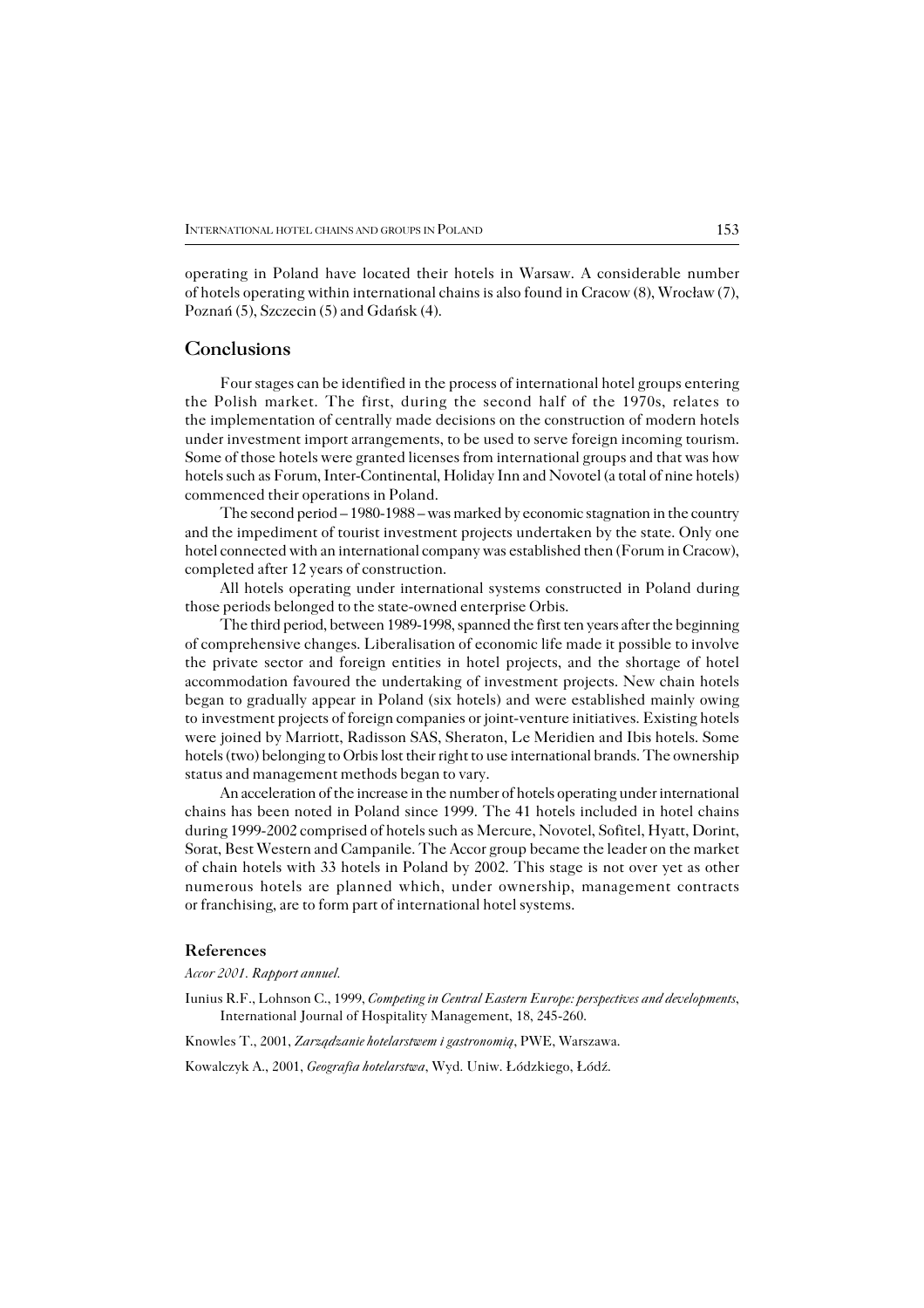- Kruk P., 1999, *Wspólczesna działalność wybranych hoteli sieci Orbis S.A. w Krakowie*, Instytut Geografii UJ, maszynopis pracy magisterskiej.
- Kusluvan S., Karamustafa K., 2001, *Multinational hotel development in developing countries: an exploratory analysis of critical policy issues*, International Journal of Tourism Research, 3, 1, 179−197.
- Kwiatkowski W., 1982, *Efektywność gospodarki hotelowej w Polsce*, Ruch Turystyczny, Monografie, 23.
- Litteljohn D., 1997, *Internationalisation in hotels: current aspects and developments*, International Journal of Contemporary Hospitality Management, 9, 5, 187−192.
- Lundberg D.E., Lundberg C.B., 1993, *International travel and tourism*, Wiley, New York.
- Osmola I., 1991, *Sieć hoteli Inter−Continental Hotels Corporation w Polsce*, Instytut Geografii UJ, maszynopis pracy magisterskiej.
- Pine R., Qiu Zhang H., Qi P., 2000, *The challenges and opportunities of franchising in China's hotel industry*, International Journal of Contemporary Hospitality Management, 12, 5, 300−307.
- *Polska. Hotele 1980/1981*, Centralny Ośrodek Informacji i Reklamy Turystycznej Orbis, Warszawa.
- Wysocki P., 1989, *Łańcuchy i systemy hotelowe na świecie i w Polsce*, Instytut Geografii UJ, maszynopis pracy magisterskiej.

#### **Internet sources:**

www.6c.com

- www.eurobuild.pl
- www.hotelsmag.com
- **www.hotel−online.com**
- www.hotelbenchmark.com
- www.polandproperty.pl
- www.pulsbiznesu.pl
- www.rzeczpospolita.pl

## **Międzynarodowe łańcuchy i systemy hotelowe w Polsce**

#### **Streszczenie**

Jednym z najbardziej charakterystycznych zjawisk w XX w. światowym hotelarstwie stało się umiędzynarodowienie działalności gospodarczej. Wyraża się ono m.in. wekspansji łańcuchów hotelowych na nowe rynki geograficzne.

W procesie wchodzenia międzynarodowych systemów hotelowych na polski rynek hotelarski można wyróżnić 4 etapy. Pierwszy, obejmujący 2 połowę lat 70. związany jest realizacją decyzji centralnych o budowie nowoczesnych obiektów hotelowych